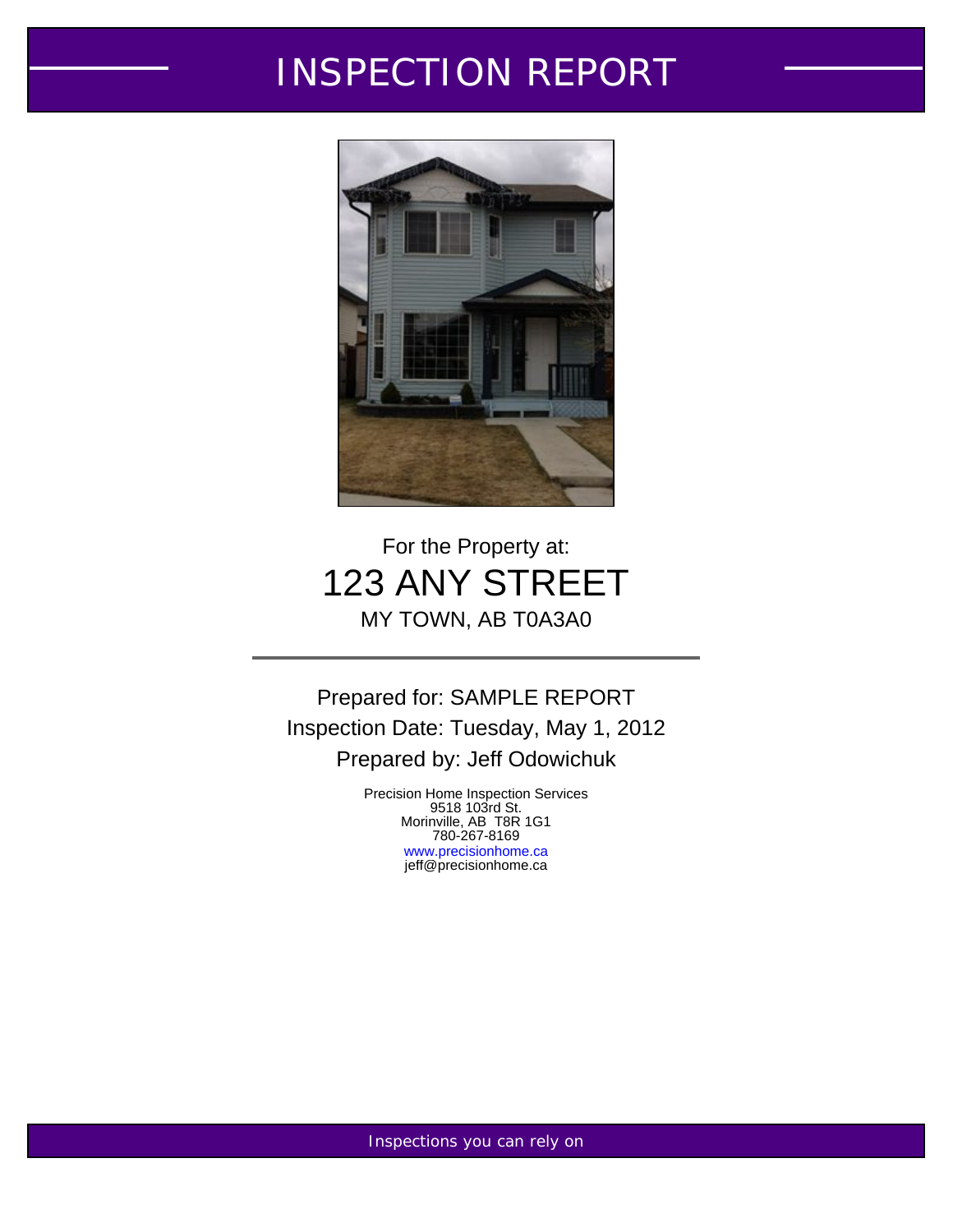May 31, 2012

Dear Sample Report,

RE: Report No. 1003, v.0 123 Any Street My Town, AB T0A3A0

Thanks very much for choosing us to perform your home inspection. The inspection itself and the attached report comply with the requirements of the Standards of Practice of our national Association. This document defines the scope of a home inspection.

Clients sometimes assume that a home inspection will include many things that are beyond the scope. We encourage you to read the Standards of Practice so that you clearly understand what things are included in the home inspection and report.

The report has been prepared for the exclusive use of our client. No use by third parties is intended. We will not be responsible to any parties for the contents of the report, other than the party named herein .

The report is effectively a snapshot of the house, recording the conditions on a given date and time. Home inspectors cannot predict future behavior, and as such, we cannot be responsible for things that occur after the inspection. If conditions change, we are available to revisit the property and update our report.

The report itself is copyrighted, and may not be used in whole or in part without our express written permission.

Again, thanks very much for choosing us to perform your home inspection.

Sincerely,

Jeff Odowichuk on behalf of Precision Home Inspection Services

> Precision Home Inspection Services 9518 103rd St. Morinville, AB T8R 1G1 780-267-8169 <www.precisionhome.ca> jeff@precisionhome.ca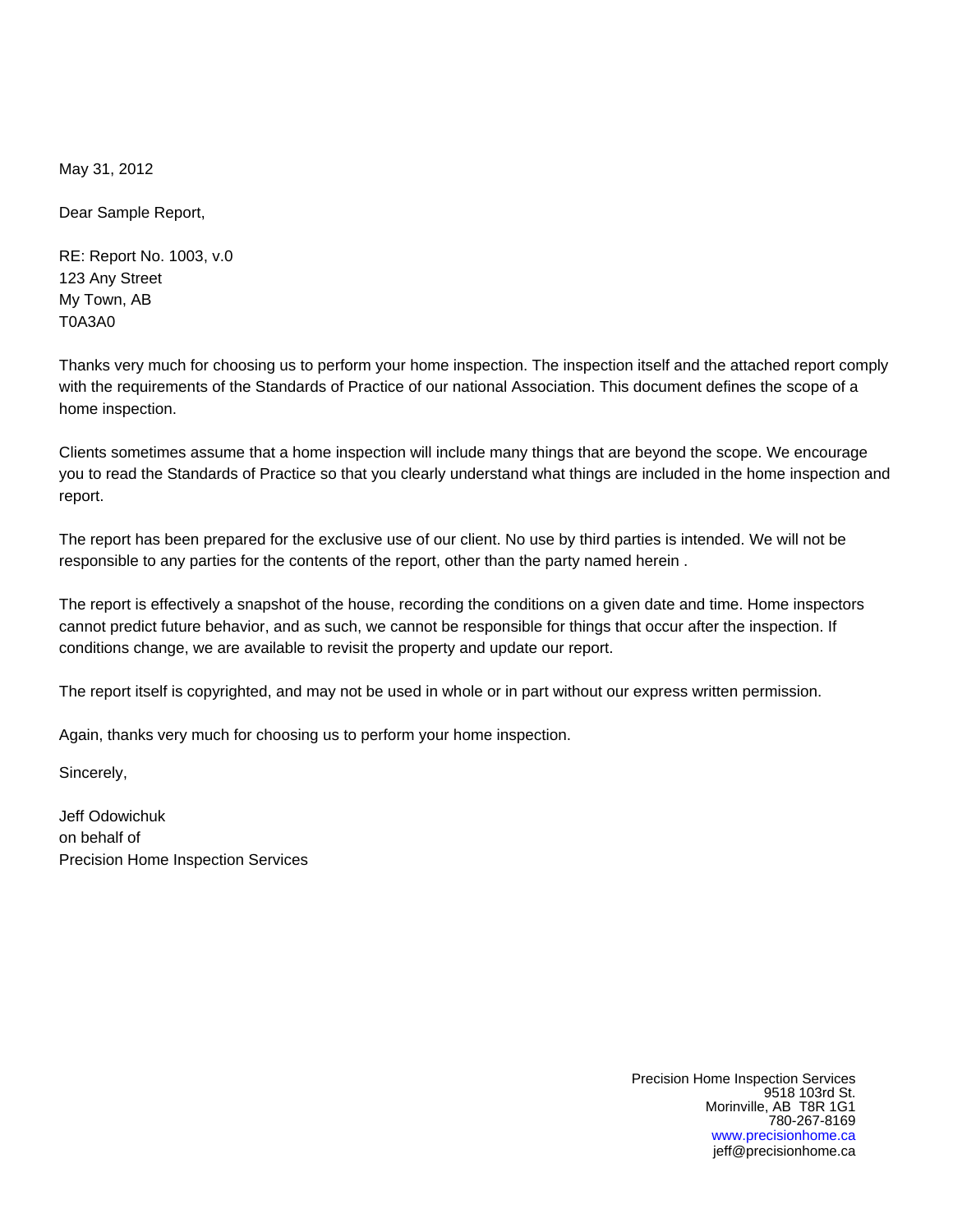<span id="page-2-0"></span>

| <b>SUMMARY</b> |                             |                 |                    |            |                |                   |                 |                 | Report No. 1003, v.0 |
|----------------|-----------------------------|-----------------|--------------------|------------|----------------|-------------------|-----------------|-----------------|----------------------|
|                | 123 Any Street, My Town, AB |                 | Mav 1. 2012        |            |                |                   |                 |                 | www.precisionhome.ca |
| <b>SUMMARY</b> | <b>ROOFING</b>              | <b>EXTERIOR</b> | STRUCTURE <b>I</b> | ELECTRICAL | <b>HEATING</b> | <b>INSULATION</b> | <b>PLUMBING</b> | <b>INTERIOR</b> | <b>REFERENCE</b>     |

This Summary outlines potentially significant issues from a cost or safety standpoint. This section is provided as a courtesy and cannot be considered a substitute for reading the entire report. Please read the complete document. **[Priority Maintenance Items](http://www.inspectionlibrary.com/maintenance.html)** 

# **Exterior**

#### **ROOF DRAINAGE \ Downspouts**

**Condition:** • [Missing](http://www.discoverhorizon.com/hrb/article.aspx?ASKID=912&DROPDOWN=3269) **Implication(s)**: Chance of water damage to contents, finishes and/or structure **Location**: Southwest & Northeast **Task**: Replace **Time**: Immediately

### **PORCHES, DECKS, STEPS, PATIOS AND BALCONIES \ Handrails and guards**

**Condition:** • [Missing](http://www.discoverhorizon.com/hrb/article.aspx?ASKID=885&DROPDOWN=3274) Decks that are more than 24 inches off the ground should be protected by guardrail. **Implication(s)**: Fall hazard **Location**: Rear **Task**: add **Time**: immediately

**Electrical** 

### **DISTRIBUTION SYSTEM \ Wiring - damaged or exposed**

**Condition:**  $\cdot$  [Too close to ducts, pipe, chimneys, etc.](http://www.discoverhorizon.com/hrb/article.aspx?ASKID=515&DROPDOWN=5875) **Implication(s)**: Electric shock | Fire hazard **Location**: Basement Furnace Room **Task**: Repair **Time**: Immediately

#### **DISTRIBUTION SYSTEM \ Cover plates**

**Condition:** • [Missing](http://www.discoverhorizon.com/hrb/HHRB.aspx?id=1154&DROPDOWN=18031) **Implication(s)**: Electric shock **Location**: Front **Task**: Replace **Time**: Immediate

### Interior

### **STAIRS \ Handrails**

**Condition:** • [Missing](http://www.discoverhorizon.com/hrb/article.aspx?ASKID=2786&DROPDOWN=3406) **Implication(s)**: Fall hazard **Location**: Basement Second Floor **Task**: Improve **Time**: Immediate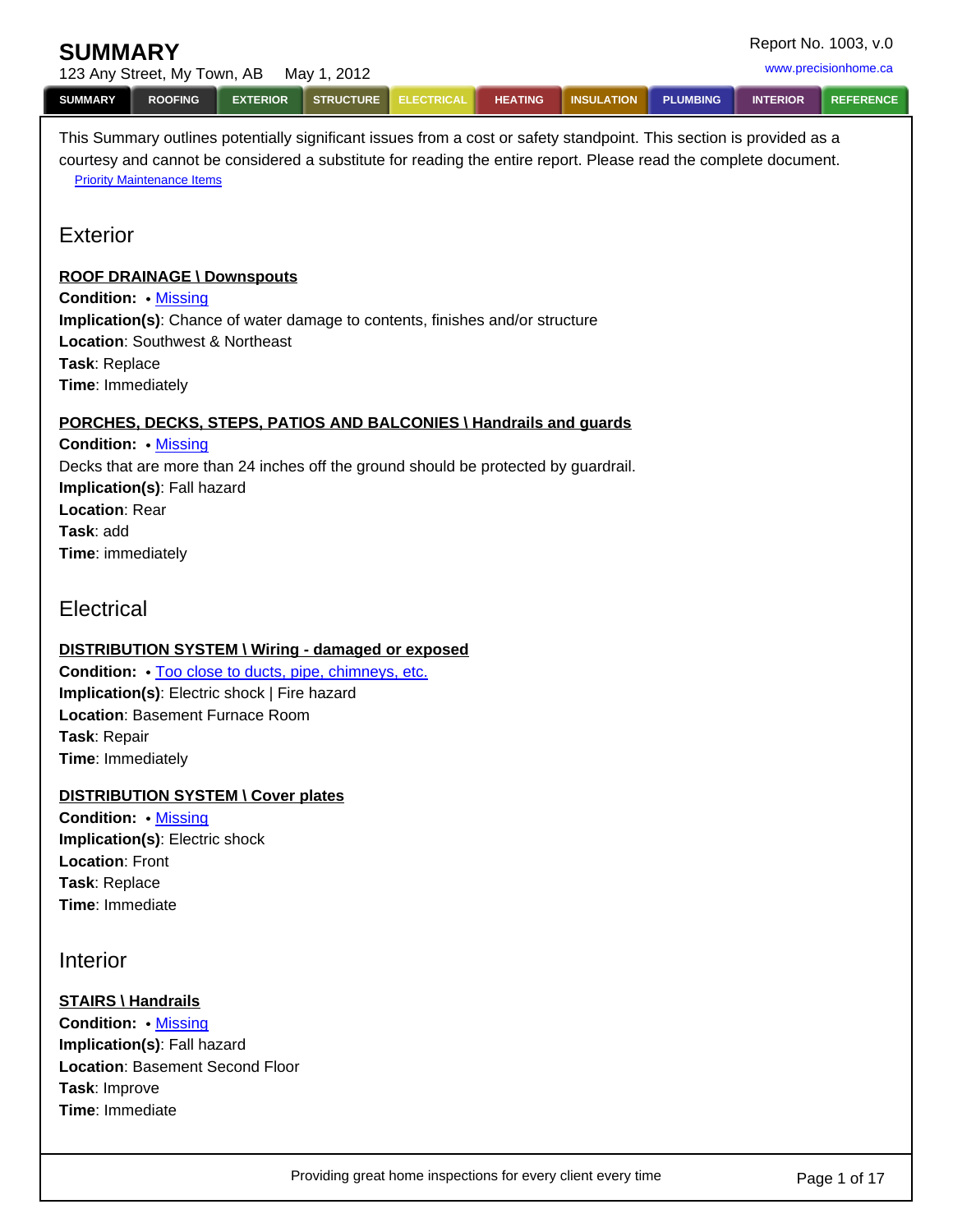| Report No. 1003, v.0<br><b>SUMMARY</b> |                             |                 |             |                   |                |                   |                 |                 |                      |
|----------------------------------------|-----------------------------|-----------------|-------------|-------------------|----------------|-------------------|-----------------|-----------------|----------------------|
|                                        | 123 Any Street, My Town, AB |                 | Mav 1. 2012 |                   |                |                   |                 |                 | www.precisionhome.ca |
| <b>SUMMARY</b>                         | <b>ROOFING</b>              | <b>EXTERIOR</b> | STRUCTURE I | <b>ELECTRICAL</b> | <b>HEATING</b> | <b>INSULATION</b> | <b>PLUMBING</b> | <b>INTERIOR</b> | <b>REFERENCE</b>     |

This concludes the Summary section.

The remainder of the report describes each of the home's systems and also details any recommendations we have for improvements. Limitations that restricted our inspection are included as well.

The suggested time frames for completing recommendations are based on the limited information available during a pre-purchase home inspection. These may have to be adjusted based on the findings of specialists.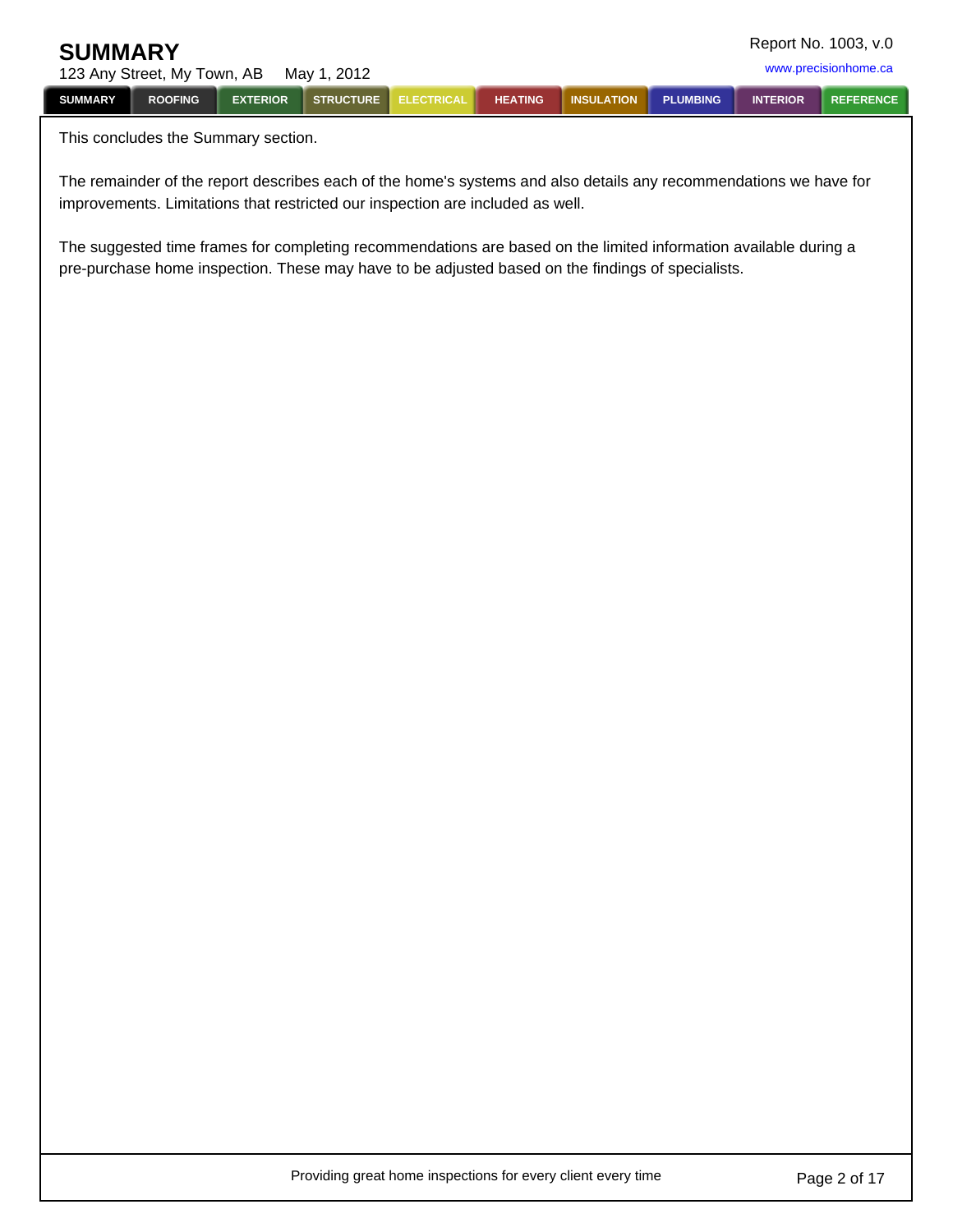<span id="page-4-0"></span>

| <b>ROOFING</b><br>123 Any Street, My Town, AB    |                 | May 1, 2012      |                   |                |                   |                 |                 | Report No. 1003, v.0<br>www.precisionhome.ca |
|--------------------------------------------------|-----------------|------------------|-------------------|----------------|-------------------|-----------------|-----------------|----------------------------------------------|
| <b>SUMMARY</b><br><b>ROOFING</b>                 | <b>EXTERIOR</b> | <b>STRUCTURE</b> | <b>ELECTRICAL</b> | <b>HEATING</b> | <b>INSULATION</b> | <b>PLUMBING</b> | <b>INTERIOR</b> | <b>REFERENCE</b>                             |
| <b>Description</b>                               |                 |                  |                   |                |                   |                 |                 |                                              |
| <b>Sloped roofing material:</b> Asphalt shingles |                 |                  |                   |                |                   |                 |                 |                                              |
| <b>Probability of leakage: • Low</b>             |                 |                  |                   |                |                   |                 |                 |                                              |
| <b>Limitations</b>                               |                 |                  |                   |                |                   |                 |                 |                                              |
| Inspection performed:<br>• From roof edge        |                 |                  |                   |                |                   |                 |                 |                                              |
|                                                  |                 |                  |                   |                |                   |                 |                 |                                              |



**1.** From roof edge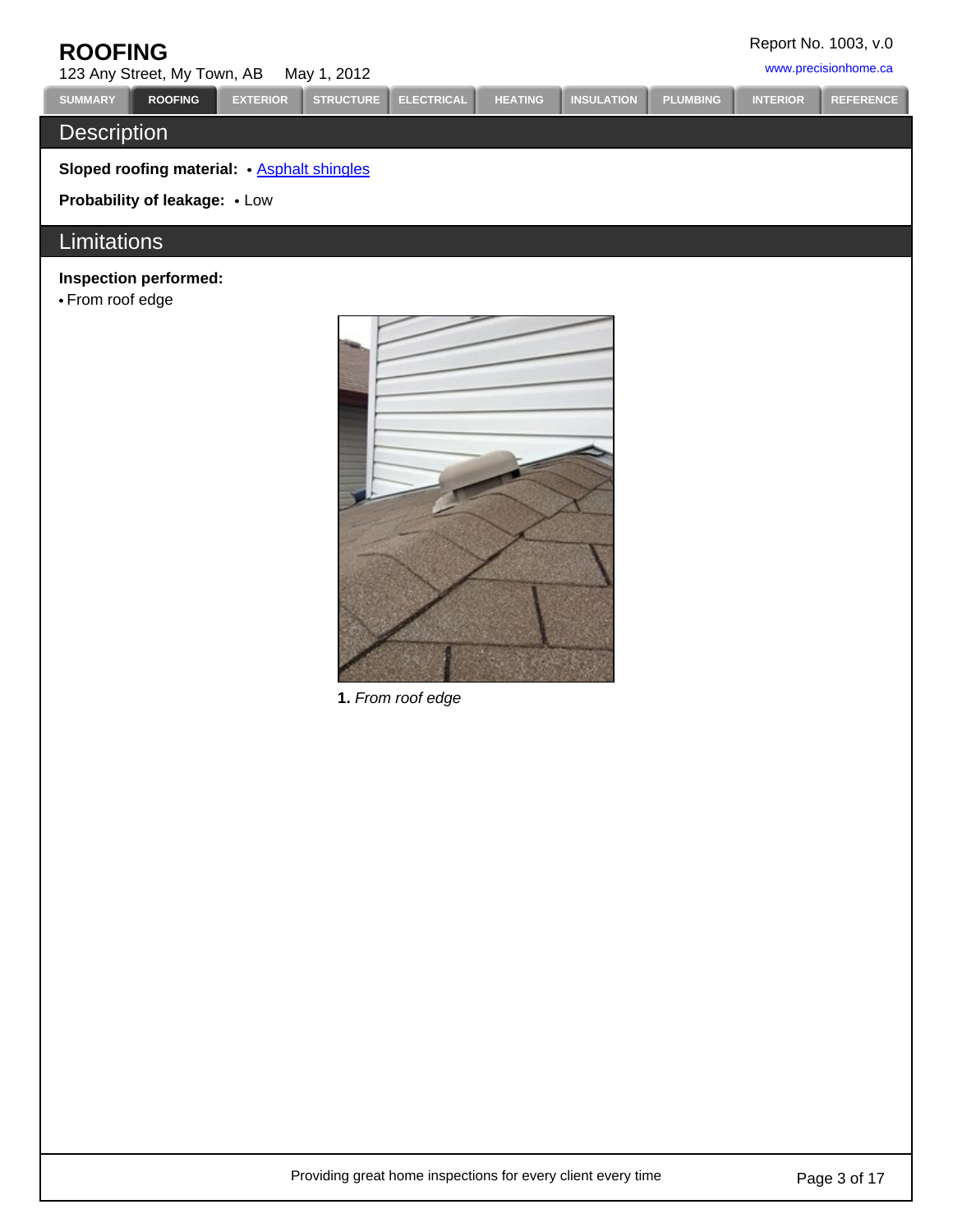# <span id="page-5-0"></span>**EXTERIOR**

123 Any Street, My Town, AB May 1, 2012 <www.precisionhome.ca>

## **Description**

**Gutter & downspout material:** • [Aluminum](http://www.discoverhorizon.com/hrb/HHRB.aspx?id=200&DROPDOWN=190)

**Gutter & downspout discharge:** [Below grade](http://www.discoverhorizon.com/hrb/HHRB.aspx?id=206&DROPDOWN=1323) [Above grade](http://www.discoverhorizon.com/hrb/HHRB.aspx?id=206&DROPDOWN=1322)

Lot slope:  $\cdot$  [Away from house](http://www.discoverhorizon.com/hrb/HHRB.aspx?id=211&DROPDOWN=271)

**Wall surfaces :** [Vinyl siding](http://www.discoverhorizon.com/hrb/HHRB.aspx?id=273&DROPDOWN=6259)

**Soffit and fascia:** • [Aluminum](http://www.discoverhorizon.com/hrb/article.aspx?ASKID=726&DROPDOWN=231693)

**Driveway:** • Gravel

Deck: • Raised • Wood

### Recommendations

#### **ROOF DRAINAGE \ Downspouts**

**1. Condition: [Missing](http://www.discoverhorizon.com/hrb/article.aspx?ASKID=912&DROPDOWN=3269)** 

**Implication(s)**: Chance of water damage to contents, finishes and/or structure

**Location**: Southwest & Northeast

**Task**: Replace

**Time**: Immediately



**[SUMMARY](#page-2-0) [ROOFING](#page-4-0) [EXTERIOR](#page-5-0) [STRUCTURE](#page-10-0) [ELECTRICAL](#page-11-0) [HEATING](#page-13-0) [INSULATION](#page-14-0) [PLUMBING](#page-15-0) [INTERIOR](#page-16-0) [REFERENCE](#page-18-0)**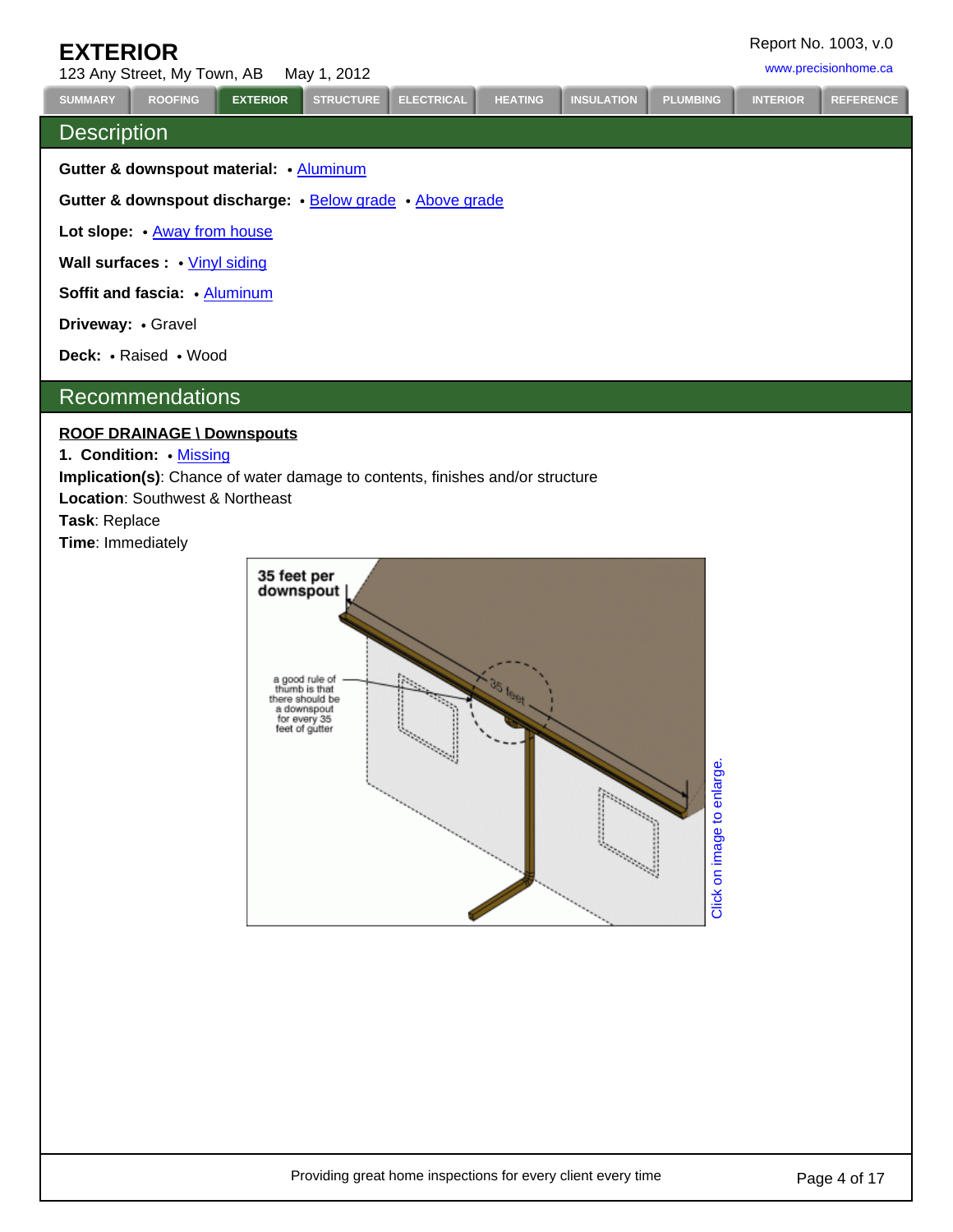# **EXTERIOR**

Report No. 1003, v.0

| LAILINUN       | 123 Any Street, My Town, AB May 1, 2012 |                 |                  |                   |                |                   |                 |                 | www.precisionhome.ca |
|----------------|-----------------------------------------|-----------------|------------------|-------------------|----------------|-------------------|-----------------|-----------------|----------------------|
| <b>SUMMARY</b> | <b>ROOFING</b>                          | <b>EXTERIOR</b> | <b>STRUCTURE</b> | <b>ELECTRICAL</b> | <b>HEATING</b> | <b>INSULATION</b> | <b>PLUMBING</b> | <b>INTERIOR</b> | <b>REFERENCE</b>     |
|                |                                         |                 |                  |                   |                |                   |                 |                 |                      |

**2.** Missing **3.** Missing

### **EXTERIOR GLASS \ Window wells**

### **2. Condition: [Damage](http://www.discoverhorizon.com/hrb/article.aspx?ASKID=942&DROPDOWN=1052)**

Window well has been pushed in, Recommend repair

**Implication(s)**: Chance of water damage to contents, finishes and/or structure | Material deterioration **Location**: West Exterior

**Task**: repair

**Time**: 6 months

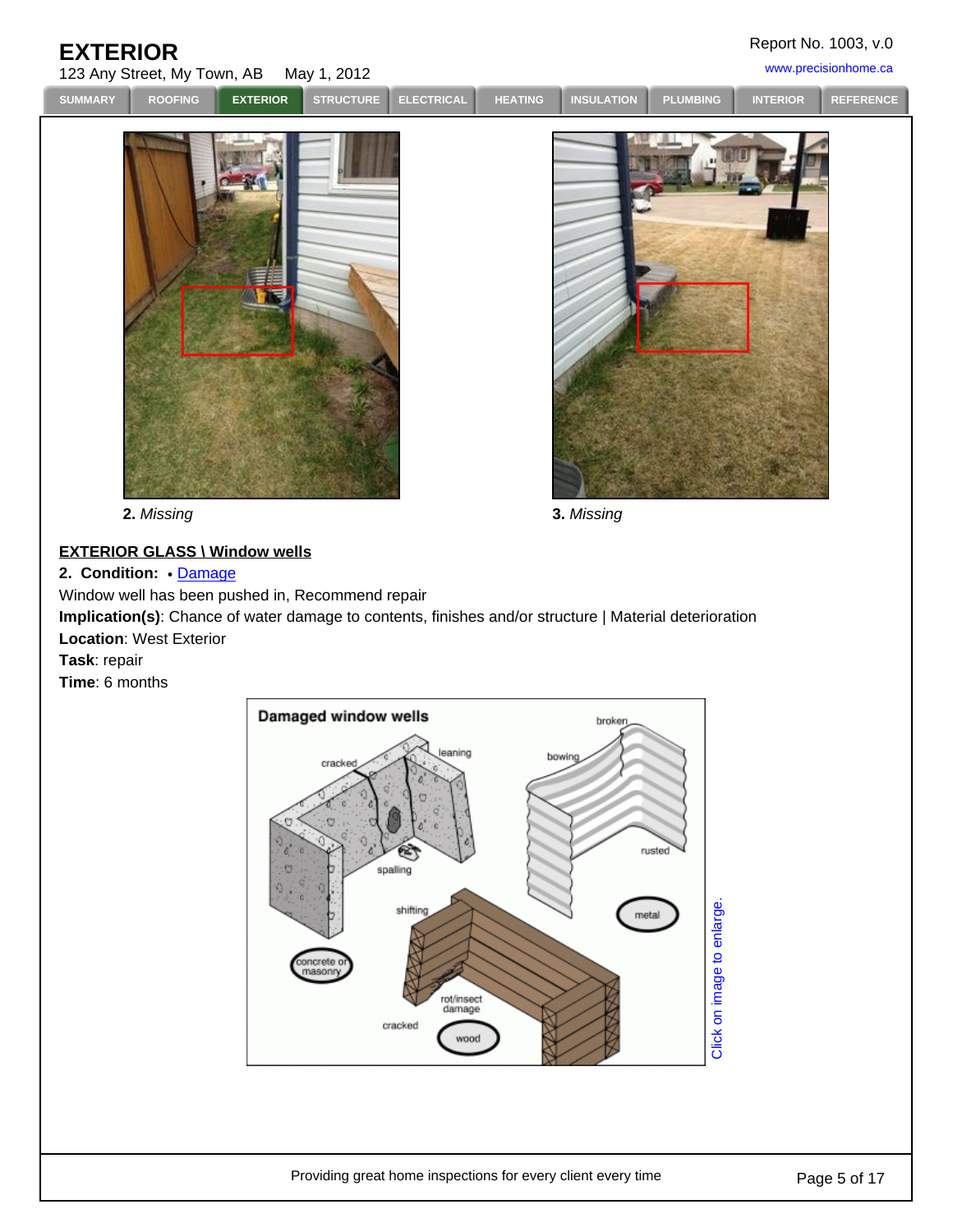# **EXTERIOR**

Report No. 1003, v.0

| www.precisionhome.ca<br>123 Any Street, My Town, AB May 1, 2012 |                |                 |  |                        |         |                     |  |                 |           |
|-----------------------------------------------------------------|----------------|-----------------|--|------------------------|---------|---------------------|--|-----------------|-----------|
| <b>SUMMARY</b>                                                  | <b>ROOFING</b> | <b>EXTERIOR</b> |  | STRUCTURE ELECTRICAL I | HEATING | INSULATION PLUMBING |  | <b>INTERIOR</b> | REFERENCE |
|                                                                 |                |                 |  |                        |         |                     |  |                 |           |



**4.** Damage

#### **DOORS \ General**

### **3. Condition:** [Air leaks](http://www.discoverhorizon.com/hrb/article.aspx?ASKID=826&DROPDOWN=151)

**Implication(s)**: Chance of damage to finishes and structure | Increased heating and cooling costs **Location**: Front



**5.** Air leaks

### **PORCHES, DECKS, STEPS, PATIOS AND BALCONIES \ Floors**

4. **Condition:** . **[Paint or stain needed](http://www.discoverhorizon.com/hrb/article.aspx?ASKID=853&DROPDOWN=4208) Implication(s)**: Cosmetic defects | Shortened life expectancy of material **Task**: Improve **Time**: Less than 1 year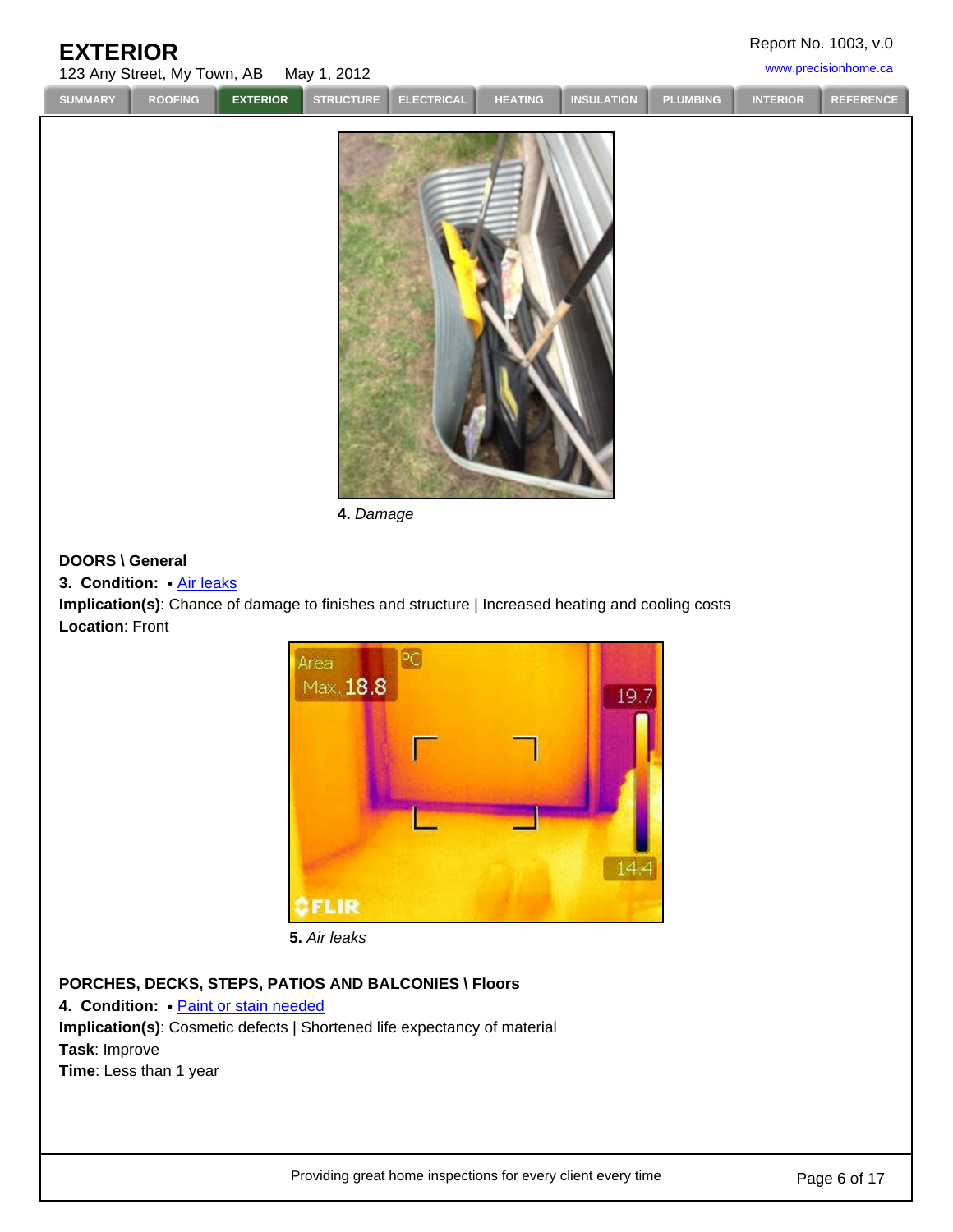| <b>EXTERIOR</b><br>123 Any Street, My Town, AB | May 1, 2012                                                                                                                        | Report No. 1003, v.0<br>www.precisionhome.ca |
|------------------------------------------------|------------------------------------------------------------------------------------------------------------------------------------|----------------------------------------------|
| <b>SUMMARY</b><br><b>ROOFING</b>               | <b>STRUCTURE</b><br><b>INSULATION</b><br><b>EXTERIOR</b><br><b>PLUMBING</b><br><b>ELECTRICAL</b><br><b>HEATING</b>                 | <b>REFERENCE</b><br><b>INTERIOR</b>          |
| 5. Condition: . No step up into house          | 6. Paint or stain needed<br>Implication(s): Chance of water damage to contents, finishes and/or structure   Material deterioration |                                              |
|                                                | <b>Threshold</b>                                                                                                                   |                                              |
|                                                | look for a 6" step up into the<br>house from decks, porches, etc.                                                                  |                                              |
|                                                | this reduces the chance for water<br>or snow to enter the house under<br>the bottom of the door                                    |                                              |
|                                                | Click on image to enlarge<br><b>PROPERTY</b>                                                                                       |                                              |

### **PORCHES, DECKS, STEPS, PATIOS AND BALCONIES \ Handrails and guards**

**6. Condition:** • **[Missing](http://www.discoverhorizon.com/hrb/article.aspx?ASKID=885&DROPDOWN=3274)** Decks that are more than 24 inches off the ground should be protected by guardrail. **Implication(s)**: Fall hazard **Location**: Rear **Task**: add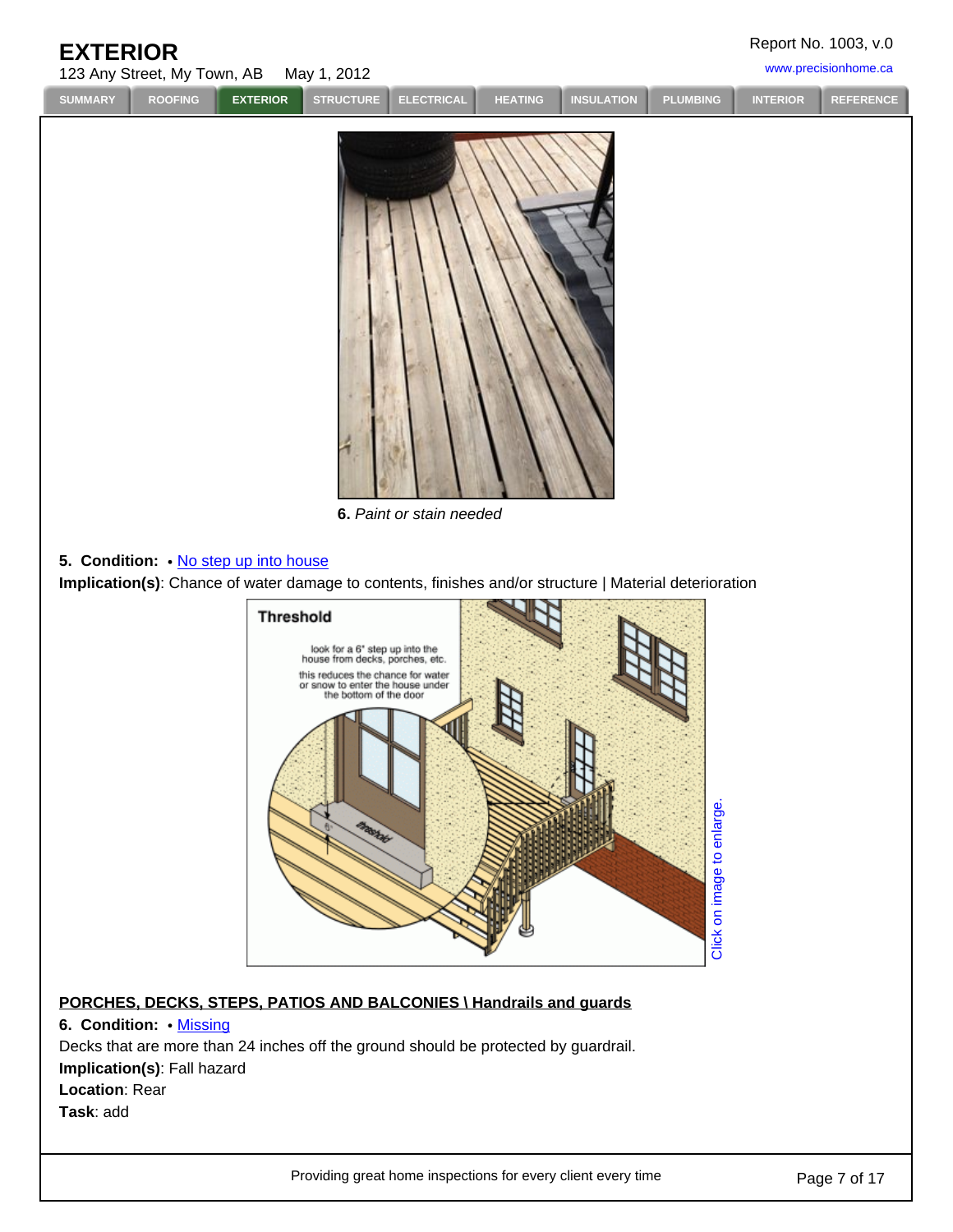| <b>EXTERIOR</b> |
|-----------------|
|-----------------|

Report No. 1003, v.0

123 Any Street, My Town, AB May 1, 2012 <www.precisionhome.ca>

| <b>SUMMARY</b> | <b>ROOFING</b> | <b>EXTERIOR</b> | STRUCTURE ELECTRICAL I | <b>HEATING</b> | INSULATION PLUMBING | <b>INTERIOR</b> | REFERENCE |
|----------------|----------------|-----------------|------------------------|----------------|---------------------|-----------------|-----------|
|                |                |                 |                        |                |                     |                 |           |

### **Time**: immediately

![](_page_9_Picture_5.jpeg)

![](_page_9_Picture_7.jpeg)

**7.** Missing **8.** Missing

Providing great home inspections for every client every time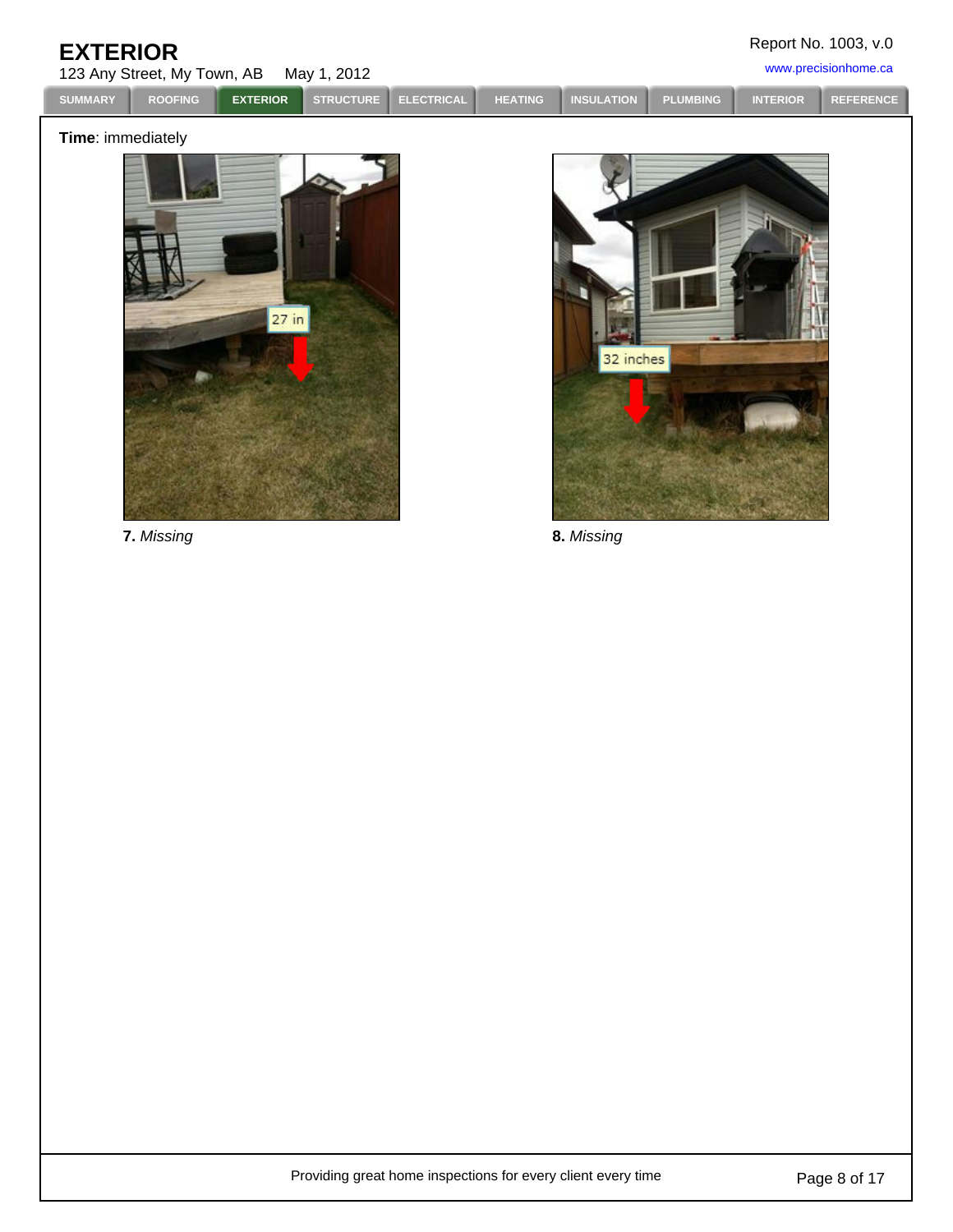<span id="page-10-0"></span>

| <b>STRUCTURE</b><br>123 Any Street, My Town, AB |                                                    | Report No. 1003, v.0<br>www.precisionhome.ca |                   |                   |                |                   |                 |                 |                  |
|-------------------------------------------------|----------------------------------------------------|----------------------------------------------|-------------------|-------------------|----------------|-------------------|-----------------|-----------------|------------------|
| <b>SUMMARY</b>                                  | <b>ROOFING</b>                                     | <b>EXTERIOR</b>                              | <b>STRUCTURE</b>  | <b>ELECTRICAL</b> | <b>HEATING</b> | <b>INSULATION</b> | <b>PLUMBING</b> | <b>INTERIOR</b> | <b>REFERENCE</b> |
| <b>Description</b>                              |                                                    |                                              |                   |                   |                |                   |                 |                 |                  |
|                                                 | <b>Configuration:</b> Basement                     |                                              |                   |                   |                |                   |                 |                 |                  |
|                                                 | Foundation material: • Poured concrete             |                                              |                   |                   |                |                   |                 |                 |                  |
|                                                 | Floor construction: • Joists • Built-up wood beams |                                              |                   |                   |                |                   |                 |                 |                  |
| • Wood frame                                    | <b>Exterior wall construction:</b>                 |                                              |                   |                   |                |                   |                 |                 |                  |
|                                                 |                                                    |                                              | Area<br>Max. 20.6 |                   |                | 25.9              |                 |                 |                  |

 $-10.9$ 

### **Roof and ceiling framing:** [Trusses](http://www.discoverhorizon.com/hrb/HHRB.aspx?id=757&DROPDOWN=6075)

**9.** Wood frame

OFLIR

# **Limitations**

### **Attic/roof space:**

• Inspected from access hatch

![](_page_10_Picture_5.jpeg)

**10.** Inspected from access hatch

Providing great home inspections for every client every time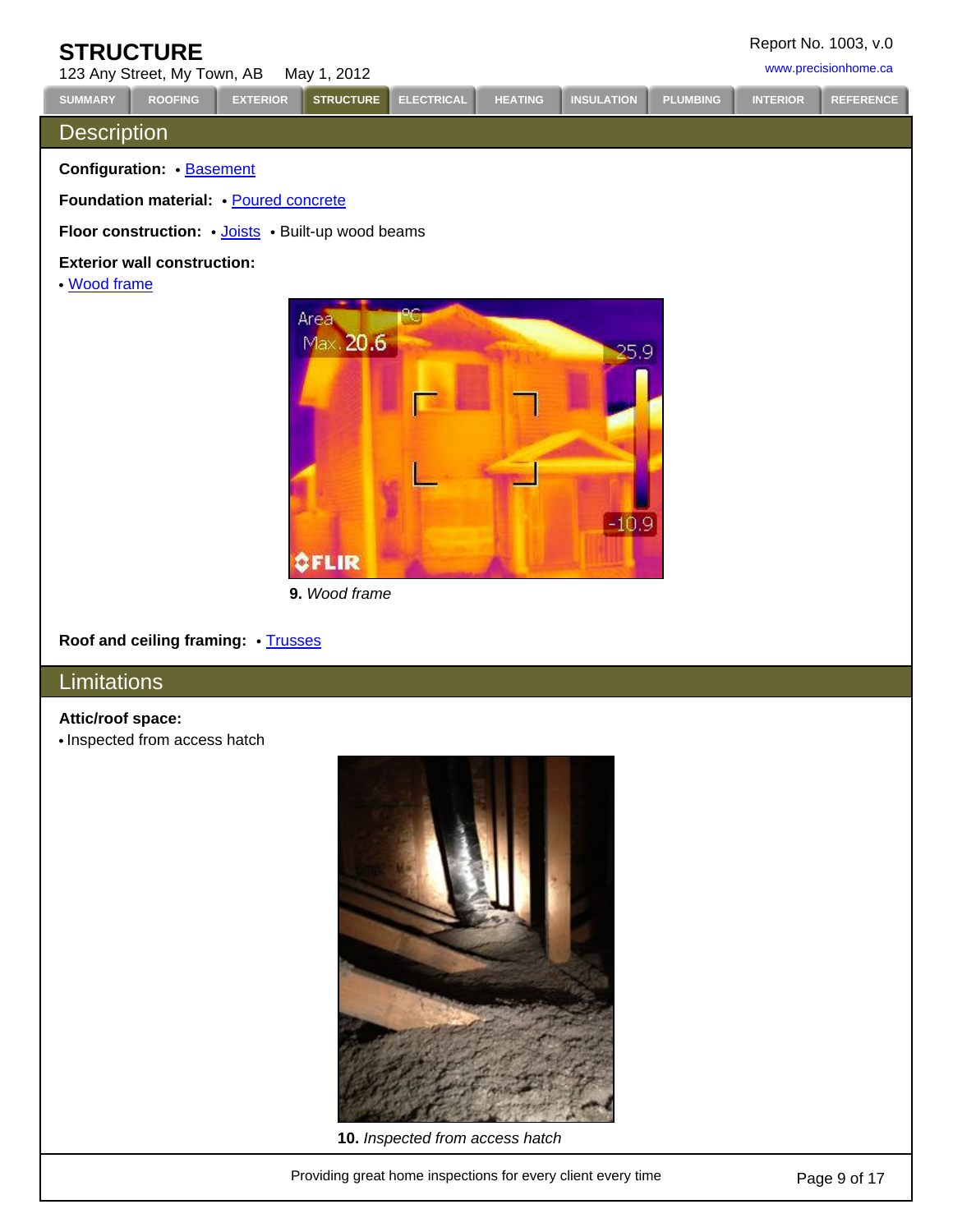# <span id="page-11-0"></span>**ELECTRICAL**

123 Any Street, My Town, AB May 1, 2012 <www.precisionhome.ca>

**[SUMMARY](#page-2-0) [ROOFING](#page-4-0) [EXTERIOR](#page-5-0) [STRUCTURE](#page-10-0) [ELECTRICAL](#page-11-0) [HEATING](#page-13-0) [INSULATION](#page-14-0) [PLUMBING](#page-15-0) [INTERIOR](#page-16-0) [REFERENCE](#page-18-0)**

**Description** 

# **Service entrance cable and location:** • [Underground copper](http://www.discoverhorizon.com/hrb/HHRB.aspx?id=906&DROPDOWN=6105) **Service size:**  $\cdot$  [100 Amps \(240 Volts\)](http://www.discoverhorizon.com/hrb/HHRB.aspx?id=920&DROPDOWN=27) Main disconnect/service box rating:  $\cdot$  [100 Amps](http://www.discoverhorizon.com/hrb/HHRB.aspx?id=934&DROPDOWN=24) Main disconnect/service box type and location: • [Breakers - basement](http://www.discoverhorizon.com/hrb/HHRB.aspx?id=934&DROPDOWN=7758) **System grounding material and type: • [Copper - ground rods](http://www.discoverhorizon.com/hrb/HHRB.aspx?id=951&DROPDOWN=1976)** Distribution wire material and type:  $\cdot$  [Copper - non-metallic sheathed](http://www.discoverhorizon.com/hrb/HHRB.aspx?id=1019&DROPDOWN=784) Circuit interrupters: Ground Fault (GFCI) & Arc Fault (AFCI):  $\cdot$  [GFCI - bathroom](http://www.discoverhorizon.com/hrb/HHRB.aspx?id=1133&DROPDOWN=307)  $\cdot$  [GFCI - outside](http://www.discoverhorizon.com/hrb/HHRB.aspx?id=1133&DROPDOWN=4102)  $\cdot$  [AFCI - panel](http://www.discoverhorizon.com/hrb/article.aspx?ASKID=3842&DROPDOWN=6735) **Smoke detectors: • [Present](http://www.discoverhorizon.com/hrb/article.aspx?ASKID=566&DROPDOWN=8021)** Recommendations **DISTRIBUTION SYSTEM \ Wiring - damaged or exposed** 7. **Condition:** [Too close to ducts, pipe, chimneys, etc.](http://www.discoverhorizon.com/hrb/article.aspx?ASKID=515&DROPDOWN=5875) **Implication(s)**: Electric shock | Fire hazard **Location**: Basement Furnace Room **Task**: Repair **Time**: Immediately Wire clearances from hot ducts and pipes Click on image to enlarge. Click on image to enlarge. a piece of insulation<br>can be used to separate the duct or pipe from the wire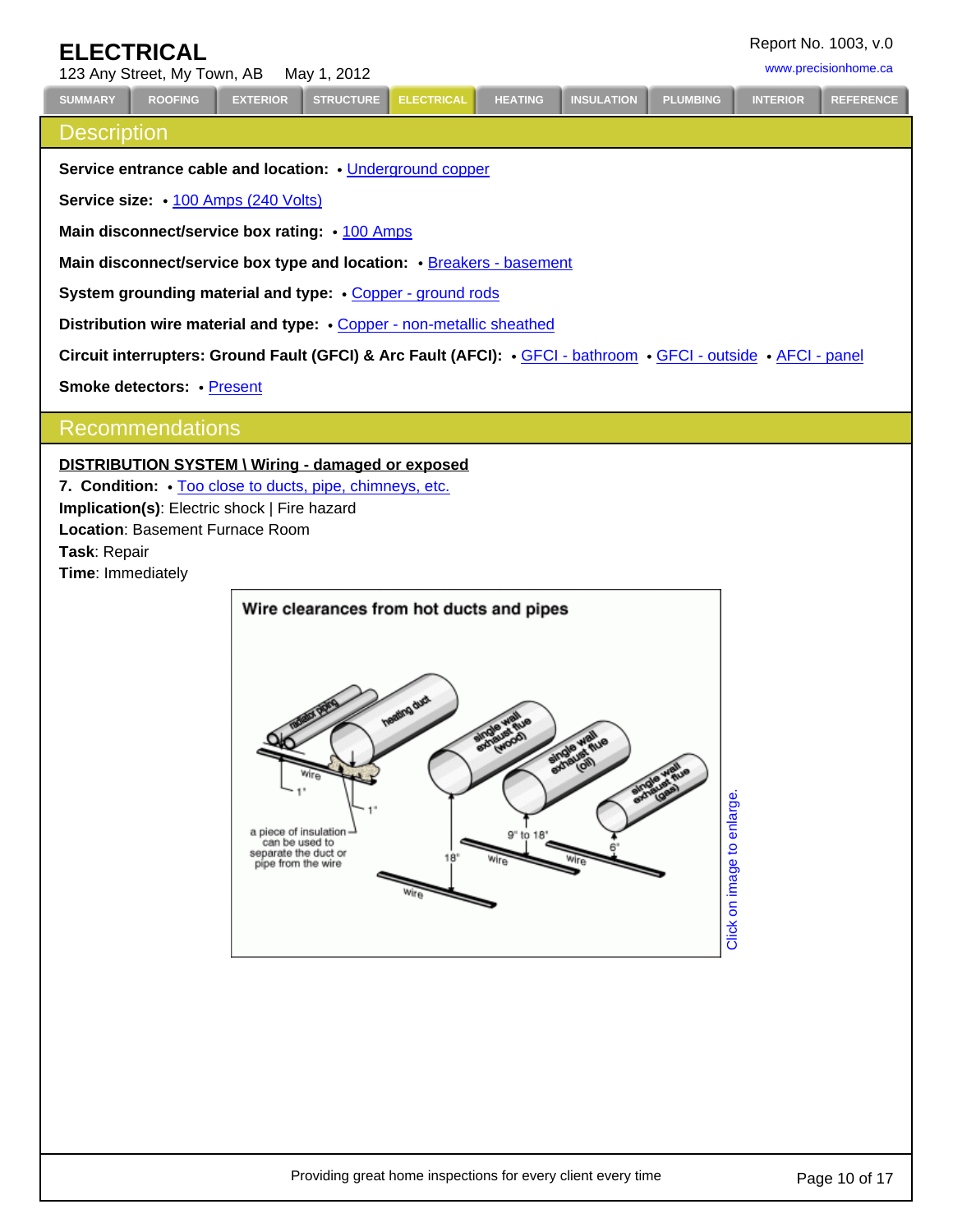| Report No. 1003, v.0 |  |  |  |
|----------------------|--|--|--|
|----------------------|--|--|--|

### 123 Any Street, My Town, AB May 1, 2012 <www.precisionhome.ca> **ELECTRICAL**

**[SUMMARY](#page-2-0) [ROOFING](#page-4-0) [EXTERIOR](#page-5-0) [STRUCTURE](#page-10-0) [ELECTRICAL](#page-11-0) [HEATING](#page-13-0) [INSULATION](#page-14-0) [PLUMBING](#page-15-0) [INTERIOR](#page-16-0) [REFERENCE](#page-18-0)**

![](_page_12_Picture_11.jpeg)

**11.** Too close to ducts, pipe, chimneys, etc.

### **DISTRIBUTION SYSTEM \ Cover plates**

**8. Condition:** • [Missing](http://www.discoverhorizon.com/hrb/HHRB.aspx?id=1154&DROPDOWN=18031) **Implication(s)**: Electric shock **Location**: Front **Task**: Replace **Time**: Immediate

![](_page_12_Picture_15.jpeg)

**12.** Missing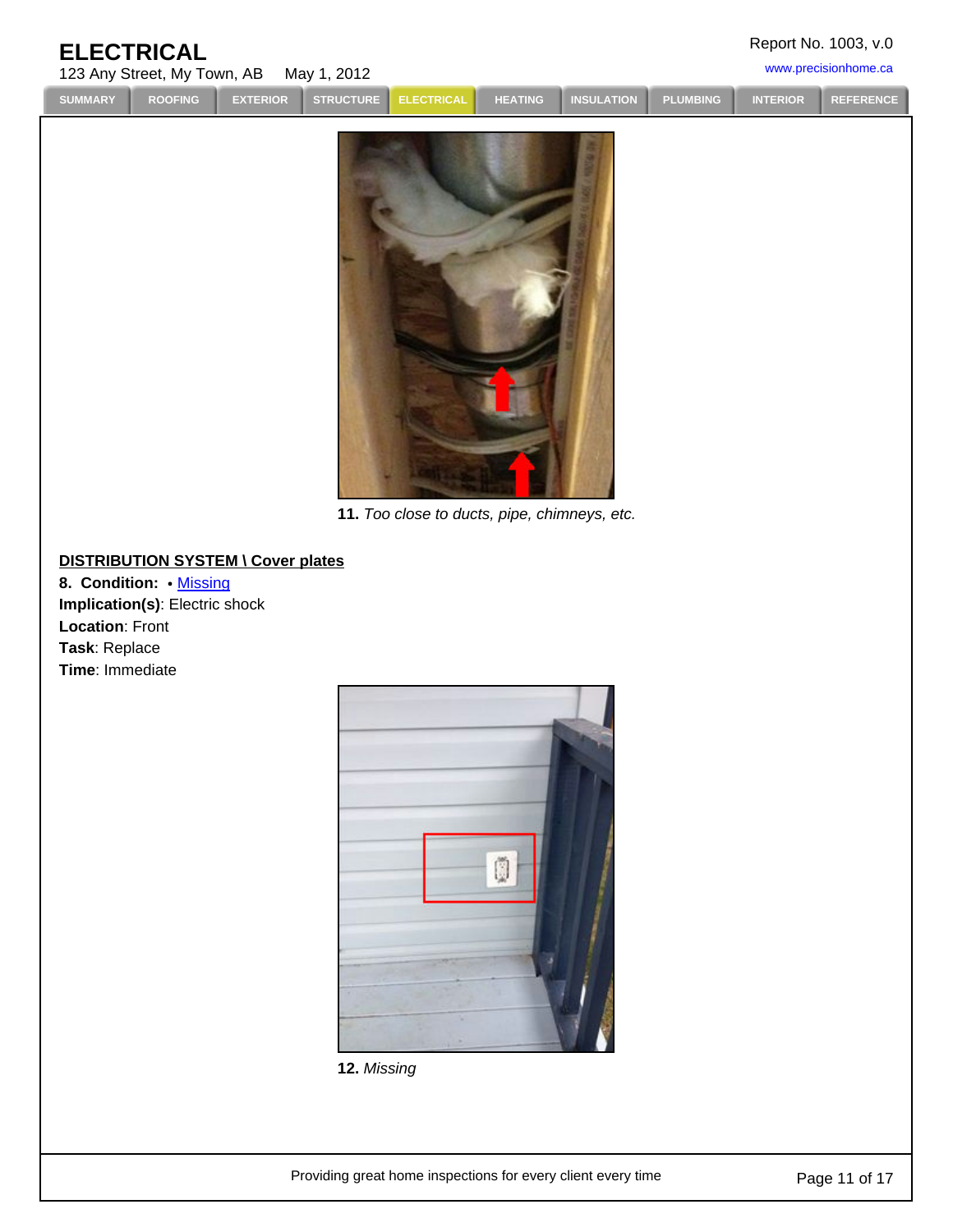# **HEATING**

<span id="page-13-0"></span>123 Any Street, My Town, AB May 1, 2012 <www.precisionhome.ca> **Description Fuel/energy source:** • [Gas](http://www.discoverhorizon.com/hrb/article.aspx?ASKID=1419&DROPDOWN=1919) **System type:** • **[Furnace](http://www.discoverhorizon.com/hrb/HHRB.aspx?id=1197&DROPDOWN=1869) Furnace manufacturer: • Lennox** Heat distribution: [Ducts and registers](http://www.discoverhorizon.com/hrb/HHRB.aspx?id=1489&DROPDOWN=113136) Approximate capacity:  $\cdot$  [85,000 BTU/hr](http://www.discoverhorizon.com/hrb/HHRB.aspx?id=1292&DROPDOWN=8055) **Efficiency:** • [Mid-efficiency](http://www.discoverhorizon.com/hrb/HHRB.aspx?id=1279&DROPDOWN=3200) Approximate age:  $\cdot$  [9 years](http://www.discoverhorizon.com/hrb/HHRB.aspx?id=1298&DROPDOWN=52) **Main fuel shut off at: • Meter • Basement Chimney/vent:** • [Metal](http://www.discoverhorizon.com/hrb/HHRB.aspx?id=159&DROPDOWN=3189) Recommendations **[SUMMARY](#page-2-0) [ROOFING](#page-4-0) [EXTERIOR](#page-5-0) [STRUCTURE](#page-10-0) [ELECTRICAL](#page-11-0) [HEATING](#page-13-0) [INSULATION](#page-14-0) [PLUMBING](#page-15-0) [INTERIOR](#page-16-0) [REFERENCE](#page-18-0)**

### **GAS FURNACE \ Mechanical air filter**

**9. Condition: • [Dirty](http://www.discoverhorizon.com/hrb/article.aspx?ASKID=1398&DROPDOWN=1286) Implication(s)**: Increased heating costs | Reduced comfort **Task**: Replace **Time**: Immediate

![](_page_13_Picture_5.jpeg)

**13.** Dirty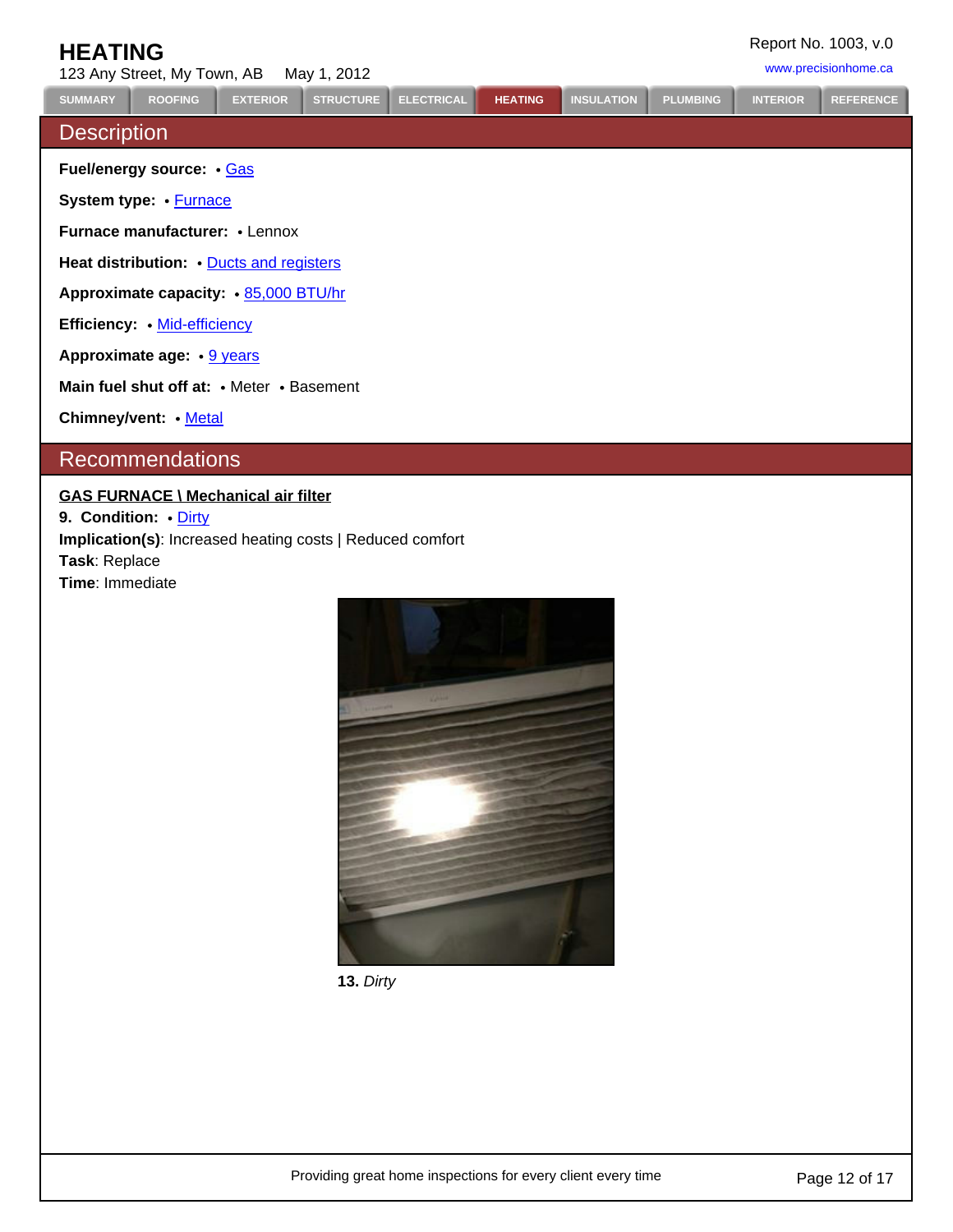# <span id="page-14-0"></span>**INSULATION AND VENTILATION**

<www.precisionhome.ca>

|                                                           | IZJ AIIY JUUU, IVIY TUWII, AD<br><b>IVIAY I. ZUTZ</b> |                 |                  |                   |                |                   |                 |                 |                  |  |
|-----------------------------------------------------------|-------------------------------------------------------|-----------------|------------------|-------------------|----------------|-------------------|-----------------|-----------------|------------------|--|
| <b>SUMMARY</b>                                            | <b>ROOFING</b>                                        | <b>EXTERIOR</b> | <b>STRUCTURE</b> | <b>ELECTRICAL</b> | <b>HEATING</b> | <b>INSULATION</b> | <b>PLUMBING</b> | <b>INTERIOR</b> | <b>REFERENCE</b> |  |
| <b>Description</b>                                        |                                                       |                 |                  |                   |                |                   |                 |                 |                  |  |
| Attic/roof insulation material: Cellulose                 |                                                       |                 |                  |                   |                |                   |                 |                 |                  |  |
| Attic/roof ventilation: • Roof and soffit vents           |                                                       |                 |                  |                   |                |                   |                 |                 |                  |  |
| <b>Foundation wall insulation material: • Glass fiber</b> |                                                       |                 |                  |                   |                |                   |                 |                 |                  |  |
| Air/vapor barrier: • Plastic                              |                                                       |                 |                  |                   |                |                   |                 |                 |                  |  |
| Limitations                                               |                                                       |                 |                  |                   |                |                   |                 |                 |                  |  |

Attic inspection performed: • From access hatch

#### **Air/vapor barrier system:**

Continuity not verified

Insulation only visible in furnace room, Has vapor barrier. Balance of home has drywall coverings.

![](_page_14_Picture_9.jpeg)

**14.** Continuity not verified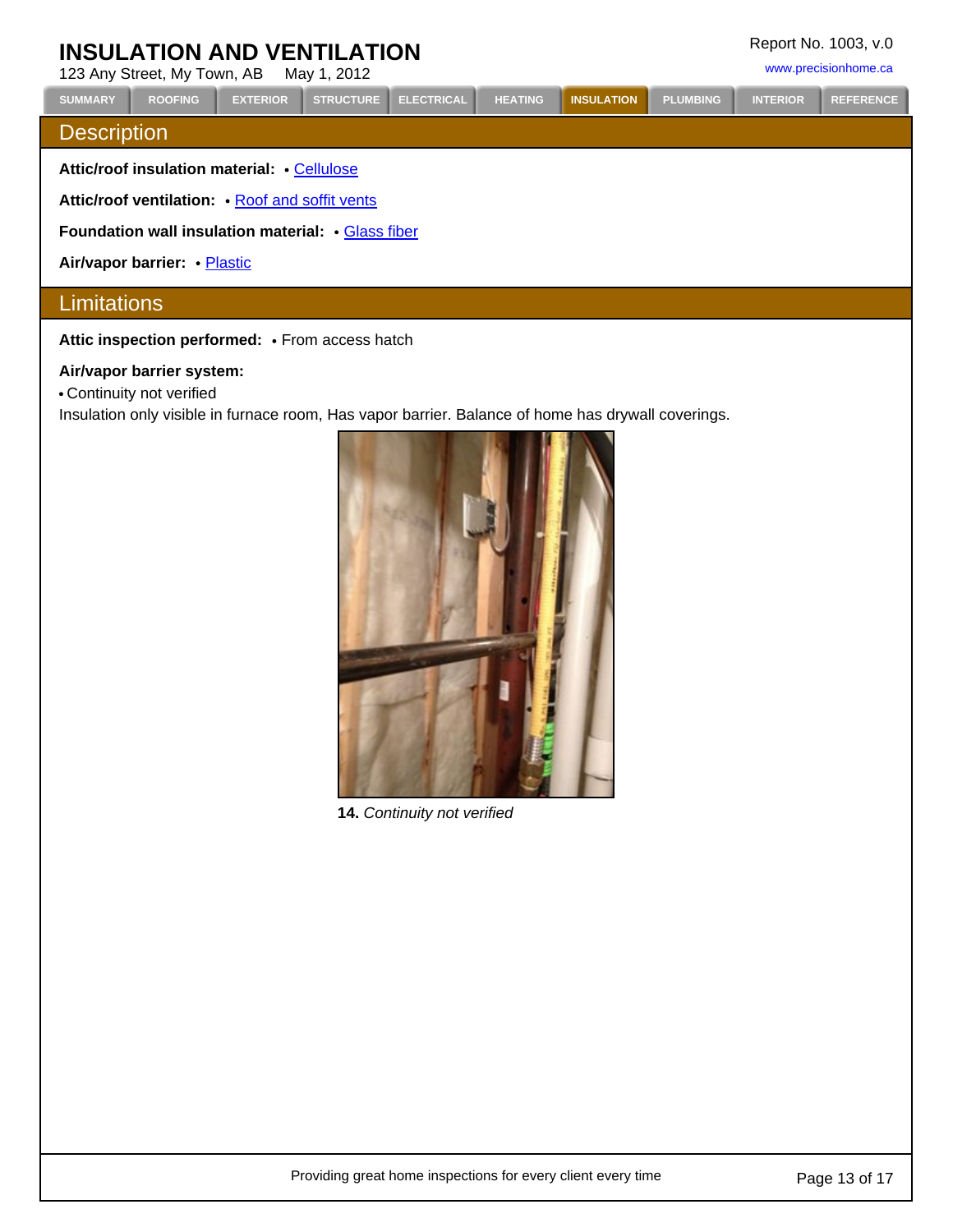# <span id="page-15-0"></span>**PLUMBING**

<www.precisionhome.ca>

| 123 Any Street, My Town, AB May 1, 2012 |  |
|-----------------------------------------|--|
|                                         |  |

**[SUMMARY](#page-2-0) [ROOFING](#page-4-0) [EXTERIOR](#page-5-0) [STRUCTURE](#page-10-0) [ELECTRICAL](#page-11-0) [HEATING](#page-13-0) [INSULATION](#page-14-0) [PLUMBING](#page-15-0) [INTERIOR](#page-16-0) [REFERENCE](#page-18-0)**

# **Description**

**Water supply source: • Public** 

**Service piping into building: · [Plastic](http://www.discoverhorizon.com/hrb/HHRB.aspx?id=1858&DROPDOWN=4311)** 

**Supply piping in building: • CPVC (Chlorinated PolyVinylChloride)** 

**Main water shut off valve at the: • Utility room** 

Water heater fuel/energy source: . [Gas](http://www.discoverhorizon.com/hrb/article.aspx?ASKID=2582&DROPDOWN=6630)

**Water heater type:** . [Conventional](http://www.discoverhorizon.com/hrb/HHRB.aspx?id=1990&DROPDOWN=766)

**Tank capacity:** • 50 gallons

**Water heater approximate age: • 9 years** 

**Waste piping in building:** • **[ABS plastic](http://www.discoverhorizon.com/hrb/HHRB.aspx?id=2045&DROPDOWN=184628)** 

#### **Pumps:**

[Sump pump](http://www.discoverhorizon.com/hrb/HHRB.aspx?id=2109&DROPDOWN=4617)

Recommend to have inspected by qualified technician on annual basis.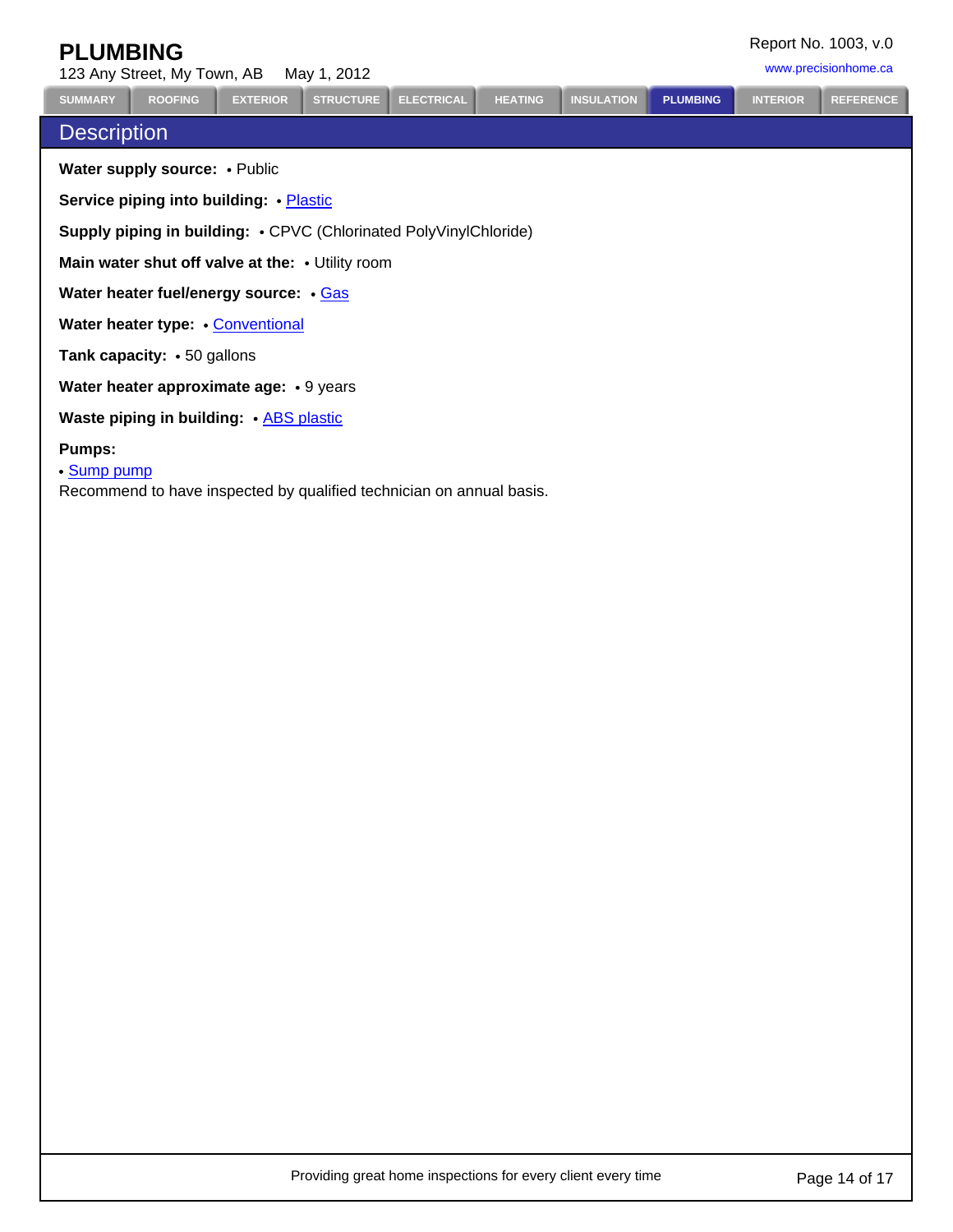# <span id="page-16-0"></span>**INTERIOR**

123 Any Street, My Town, AB May 1, 2012<br>
23 Any Street, My Town, AB May 1, 2012

# **Description**

**Major floor finishes:** . [Carpet](http://www.discoverhorizon.com/hrb/HHRB.aspx?id=2280&DROPDOWN=494) . [Hardwood](http://www.discoverhorizon.com/hrb/HHRB.aspx?id=2254&DROPDOWN=1998)

**Glazing:** [Double](http://www.discoverhorizon.com/hrb/HHRB.aspx?id=2474&DROPDOWN=1384)

**Exterior doors - type/material: . [Sliding glass](http://www.discoverhorizon.com/hrb/HHRB.aspx?id=2492&DROPDOWN=5480)** 

# Recommendations

#### **STAIRS \ Handrails**

10. Condition: [Missing](http://www.discoverhorizon.com/hrb/article.aspx?ASKID=2786&DROPDOWN=3406) **Implication(s)**: Fall hazard **Location**: Basement Second Floor **Task**: Improve **Time**: Immediate

![](_page_16_Figure_12.jpeg)

**[SUMMARY](#page-2-0) [ROOFING](#page-4-0) [EXTERIOR](#page-5-0) [STRUCTURE](#page-10-0) [ELECTRICAL](#page-11-0) [HEATING](#page-13-0) [INSULATION](#page-14-0) [PLUMBING](#page-15-0) [INTERIOR](#page-16-0) [REFERENCE](#page-18-0)**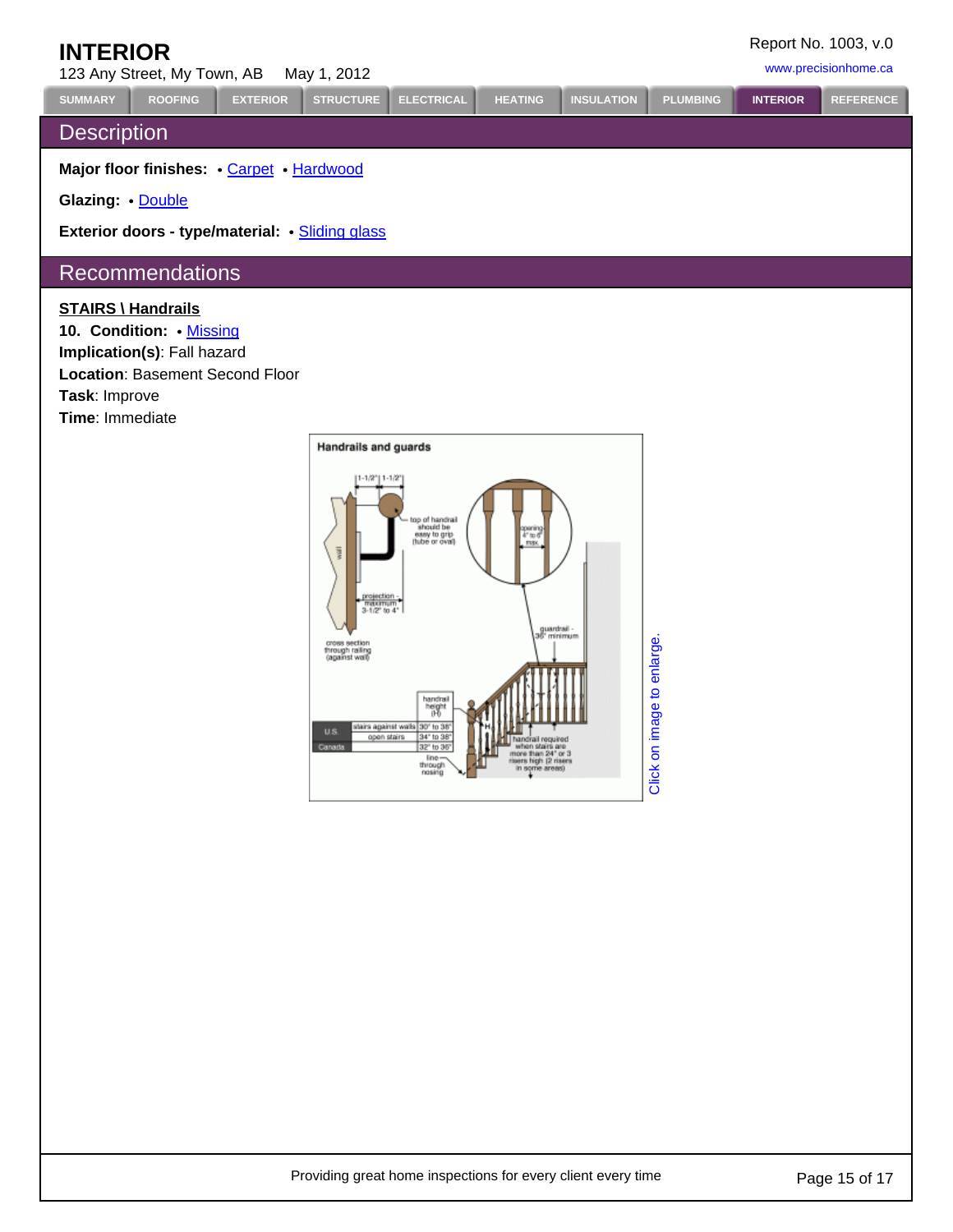Report No. 1003, v.0

123 Any Street, My Town, AB May 1, 2012 <www.precisionhome.ca> **INTERIOR**

**[SUMMARY](#page-2-0) [ROOFING](#page-4-0) [EXTERIOR](#page-5-0) [STRUCTURE](#page-10-0) [ELECTRICAL](#page-11-0) [HEATING](#page-13-0) [INSULATION](#page-14-0) [PLUMBING](#page-15-0) [INTERIOR](#page-16-0) [REFERENCE](#page-18-0)**

![](_page_17_Picture_8.jpeg)

**15.** Missing **16.** Missing

# **EXHAUST FANS \ Exhaust fan**

11. Condition: • Stain noticed by exhaust fan, monitor to see if changes due to weather or area increases. No leaks found and attic duct is well insulated.

**Location**: Second Floor Bathroom **Task**: Monitor

![](_page_17_Picture_13.jpeg)

![](_page_17_Picture_14.jpeg)

**18.**

### **END OF REPORT**

Providing great home inspections for every client every time